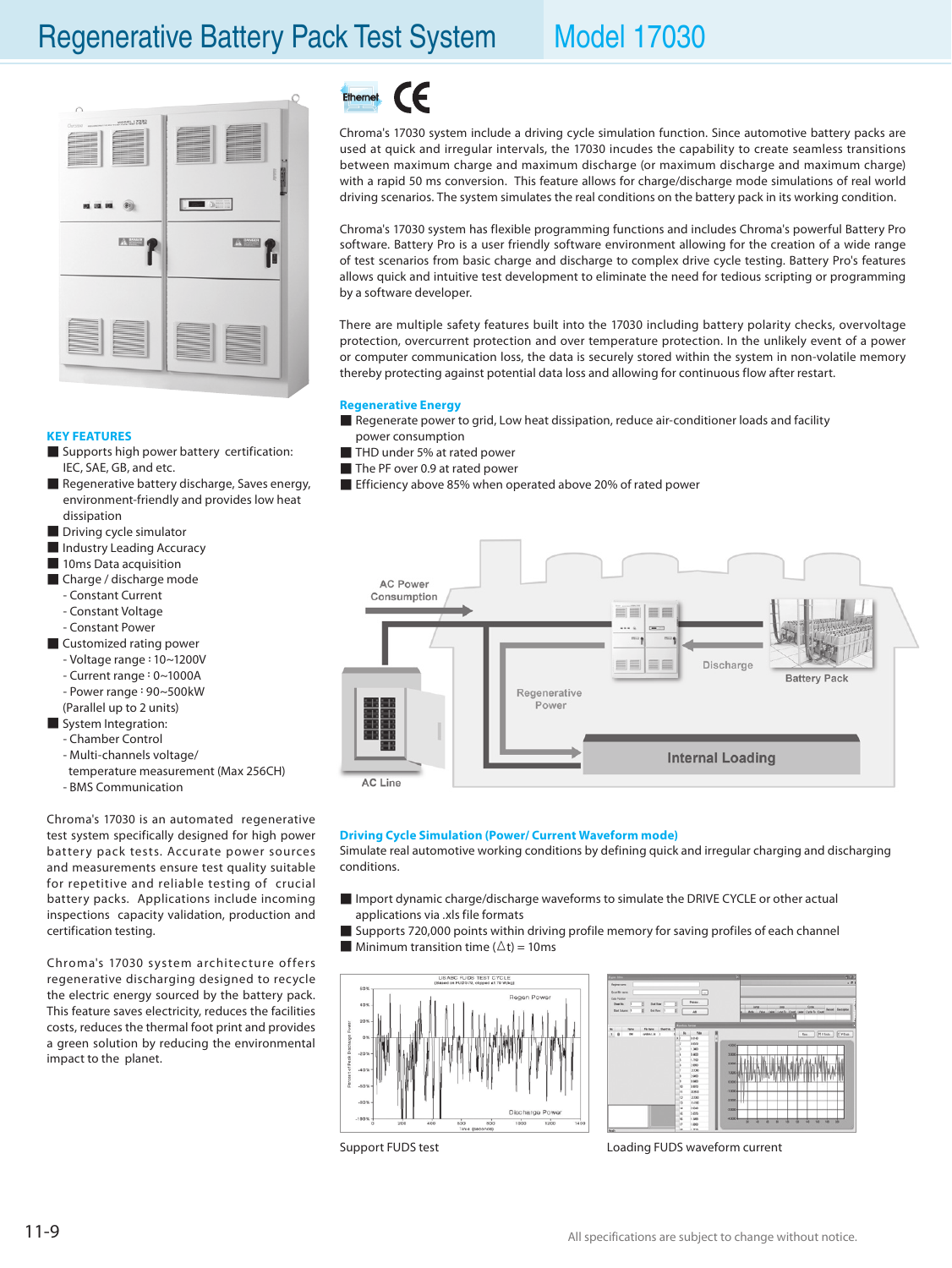## **Software Function - Battery Pro**

The 17030 Test system is specifically designed to meet the various requirements for testing secondary battery packs with high safety and stability. Charge and discharge protection aborts tests when abnormal conditions are detected. Data loss, storage and recovery are protected against power failure.

- Real-time battery pack status browse
- Icon Manager: Test status of each channel is managed through different icons, easy to read and understand
- Authority management: Allows for multiple user authority
- Fault record tracking: Records abnormal states of each channel independently

### **Recipe editor**

- 255 charge/discharge conditions
- Sets dual layer loops (cycle & loop) with 9999 loops per layer
- Ability to edit dynamic charge/discharge waveform
- 10ms current switching speed in waveform current mode
- Testing modes: CV/CC/CP/CC-CV/Waveform current / DCIR) ■ Cut-off conditions (time, current, capacity, cut-off voltage, cut-off current, etc.)











Battery Pro Main Page Status browser Communication CDST waveform current Loading multi-waveform

### **Software Integration**

- Battery Pro can communicate to most thermal chambers for life and temperature testing .
- Many third party devices can be integrated into the 17030 via standard interface protocols (discrete I/O interface, GPIB, etc).



System configuration

**ORDERING INFORMATION**

| <b>Model 17030 Regenerative Battery Pack Test System</b> |                |                                                          |                |  |  |  |
|----------------------------------------------------------|----------------|----------------------------------------------------------|----------------|--|--|--|
| <b>Power Range</b>                                       | <b>Voltage</b> | <b>Current</b>                                           | <b>Channel</b> |  |  |  |
| 90kW                                                     | 450V           | 200A                                                     |                |  |  |  |
| 180 <sub>k</sub> W                                       | 450V           | 200A                                                     | $\overline{2}$ |  |  |  |
|                                                          | 700V           | 300A                                                     | 1              |  |  |  |
| 210 <sub>k</sub> W                                       | 900V           | 500A                                                     |                |  |  |  |
| 250kW                                                    | 700V           | 500A                                                     | 1              |  |  |  |
|                                                          | 900V           | 500A                                                     | 1              |  |  |  |
| 280kW                                                    | 700V           | 200A                                                     | $\overline{2}$ |  |  |  |
| 300kW                                                    | 700V           | 1000A                                                    | 1              |  |  |  |
| 500 <sub>k</sub> W                                       | 1200V          | 700A                                                     |                |  |  |  |
| <b>Others and Options</b>                                |                |                                                          |                |  |  |  |
| 51101-64                                                 |                | Thermal/Multi-function Data logger 64 channel (option)   |                |  |  |  |
| A170201                                                  |                | IPC for battery test system                              |                |  |  |  |
| A692003                                                  |                | Thermal sensor ( $0 \sim 90^{\circ}$ C) and cable (30cm) |                |  |  |  |

Flat Panel Display

LED/ Lighting<br>Lighting

Optical Devices

Video & Color

Photovoltaic

&

Automation

Test

Test &

System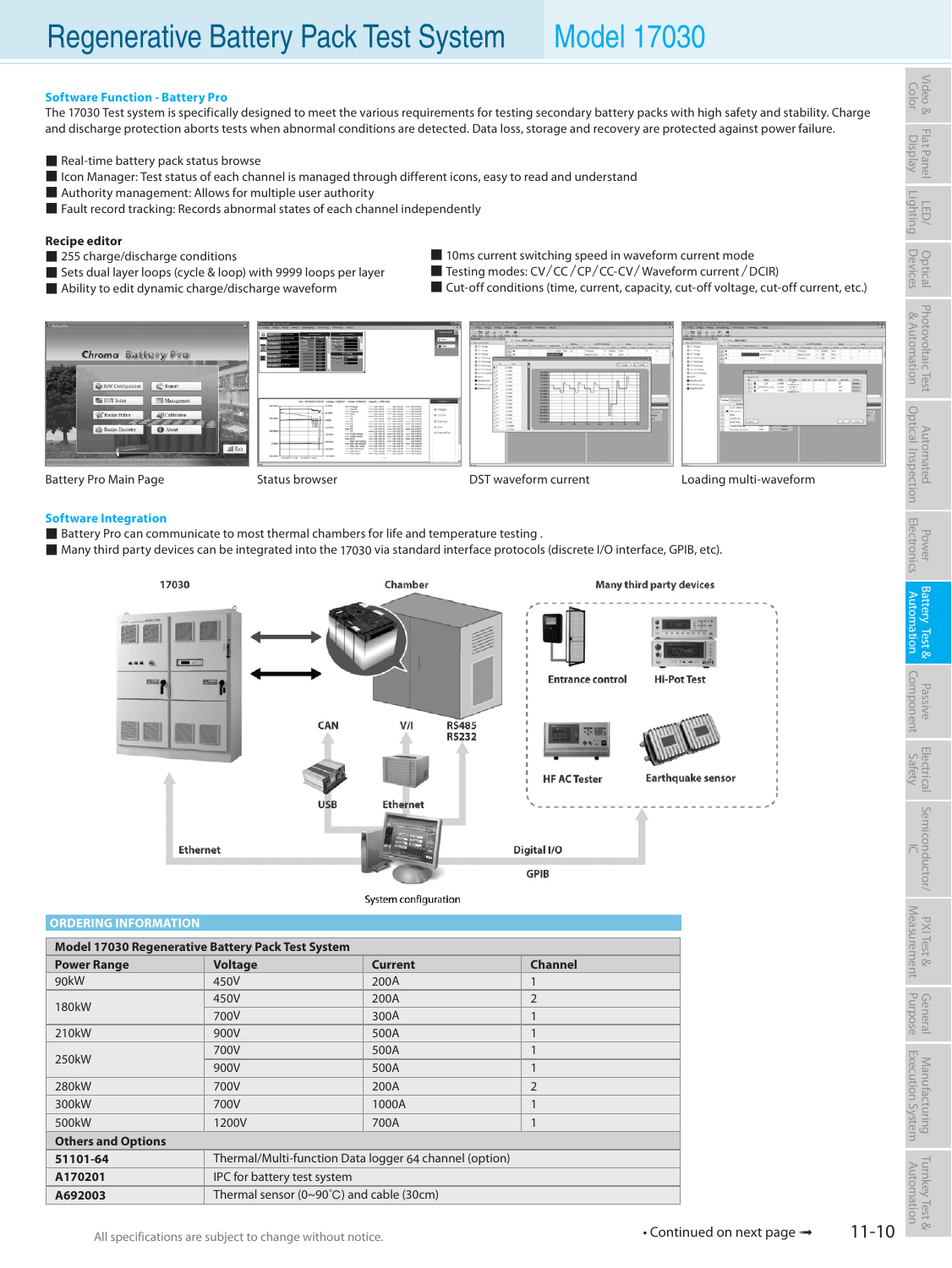| <b>SPECIFICATIONS-1</b>                            |                                                                          |                                           |                                |                                |                                |                                |  |
|----------------------------------------------------|--------------------------------------------------------------------------|-------------------------------------------|--------------------------------|--------------------------------|--------------------------------|--------------------------------|--|
| <b>Model</b>                                       |                                                                          |                                           |                                | 17030*                         |                                |                                |  |
| Channel                                            |                                                                          | $\mathbf{1}$                              | $\overline{2}$                 | $\mathbf{1}$                   | $\mathbf{1}$                   | $\mathbf{1}$                   |  |
| Max Power*1                                        |                                                                          | 90kW                                      | 180kW                          | 180kW                          | 250kW                          | 210kW                          |  |
| Max Power /Per channel                             |                                                                          | 90kW                                      | 90kW                           | 180kW                          | 250kW                          | 210kW                          |  |
| Max Voltage                                        |                                                                          | 450V                                      | 450V                           | 700V                           | 700V                           | 900V                           |  |
| Max Current / Per channel                          |                                                                          | 200A                                      | 200A                           | 300A                           | 500A                           | 500A                           |  |
| <b>Constant Voltage Mode</b>                       |                                                                          |                                           |                                |                                |                                |                                |  |
| Voltage Range *2                                   |                                                                          | 15-450Vdc                                 | 15-450Vdc                      | 15-700Vdc                      | 15-700Vdc                      | 19-900 Vdc                     |  |
| Voltage accuracy                                   |                                                                          | 0.1%F.S.                                  | 0.1%F.S.                       | 0.1%F.S.                       | 0.1%F.S.                       | 0.1%F.S.                       |  |
| Voltage resolution                                 |                                                                          | 10 <sub>mV</sub>                          | 10 <sub>m</sub> V              | 15mV                           | 15mV                           | 20 <sub>m</sub> V              |  |
| <b>Constant Current Mode</b>                       |                                                                          |                                           |                                |                                |                                |                                |  |
| <b>Maximum Current</b>                             |                                                                          | 200A                                      | 200A                           | 300A                           | 500A                           | 500A                           |  |
| Current accuracy                                   |                                                                          | 0.1%F.S.                                  | 0.1%F.S.                       | 0.1%F.S.                       | 0.1%F.S.                       | 0.1%F.S.                       |  |
| <b>Current resolution</b>                          |                                                                          | 10 <sub>m</sub> A                         | 10 <sub>m</sub> A              | 15mA                           | 20 <sub>m</sub> A              | 20 <sub>m</sub> A              |  |
| <b>Constant Power Mode</b>                         |                                                                          |                                           |                                |                                |                                |                                |  |
| Max Power / Per channel                            |                                                                          | 90kW                                      | 90kW                           | 180kW                          | 250kW                          | 210kW                          |  |
| Power accuracy                                     |                                                                          | 0.2%F.S.                                  | 0.2%F.S.                       | 0.2%F.S.                       | 0.2%F.S.                       | 0.2%F.S.                       |  |
| Power resolution                                   |                                                                          | 5W                                        | 5W                             | <b>10W</b>                     | <b>20W</b>                     | <b>20W</b>                     |  |
| <b>Current Rising Time</b>                         |                                                                          | 10ms with 0.2 $\Omega$                    | 10ms with 0.2 $\Omega$         | 10ms with 0.2 $\Omega$         | 10ms with 0.2 $\Omega$         | 10ms with 0.2 $\Omega$         |  |
| (10% to 90% Load)                                  |                                                                          | Resistive load                            | Resistive load                 | Resistive load                 | Resistive load                 | Resistive load                 |  |
| Ripple Noise (DC Current)                          |                                                                          | $<$ 1%F.S.                                | $<$ 1%F.S.                     | $<$ 1%F.S.                     | $<$ 1%F.S.                     | $<$ 1%F.S.                     |  |
| Overshoot                                          |                                                                          | $<$ 1%F.S.                                | $<$ 1%F.S.                     | $<$ 1%F.S.                     | $<$ 1%F.S.                     | $<$ 1%F.S.                     |  |
| Measurement <sup>*3</sup>                          |                                                                          |                                           |                                |                                |                                |                                |  |
| <b>Voltage Read Back</b>                           |                                                                          |                                           |                                |                                |                                |                                |  |
| range                                              |                                                                          | $0 - 450V$                                | $0 - 450V$                     | $0 - 700V$                     | $0 - 700V$                     | $0 - 900V$                     |  |
| accuracy                                           |                                                                          | 0.05% rdg.+0.05% F.S.                     | 0.05% rdg.+0.05% F.S.          | 0.05% rdg.+0.05% F.S.          | 0.05% rdg.+0.05% F.S.          | 0.05% rdg.+0.05% F.S.          |  |
| resolution                                         |                                                                          | 10mV                                      | 10mV                           | 15mV                           | 15mV                           | 20mV                           |  |
| <b>Current Read Back</b>                           |                                                                          |                                           |                                |                                |                                |                                |  |
| High range                                         |                                                                          | $0 - 200A$                                | $0 - 200A$                     | $0 - 300A$                     | $0 - 500A$                     | $0 - 500A$                     |  |
| accuracy                                           |                                                                          | 0.1%F.S.                                  | 0.1%F.S.                       | 0.1%F.S.                       | 0.1%F.S.                       | 0.1%F.S.                       |  |
| Low range                                          |                                                                          | $0 - 50A$                                 | $0 - 50A$                      | $0 - 75A$                      | $0 - 125A$                     | $0 - 125A$                     |  |
| accuracy                                           |                                                                          | $0.2%$ F.S.                               | $0.2%$ F.S.                    | $0.2%$ F.S.                    | $0.2%$ F.S.                    | $0.2%$ F.S.                    |  |
| resolution                                         |                                                                          | 10 <sub>m</sub> A                         | 10 <sub>m</sub> A              | 15mA                           | 20 <sub>m</sub> A              | 20 <sub>m</sub> A              |  |
| <b>Power Read Back</b>                             |                                                                          |                                           |                                |                                |                                |                                |  |
| Power range                                        |                                                                          | 90kW                                      | 90kW                           | 180kW                          | 250kW                          | 250kW                          |  |
| Power accuracy                                     |                                                                          | 0.2% F.S.                                 | 0.2% F.S.                      | 0.2% F.S.                      | 0.2% F.S.                      | 0.2% F.S.                      |  |
| Power resolution                                   |                                                                          | 5W                                        | 5W                             | <b>10W</b>                     | <b>20W</b>                     | <b>20W</b>                     |  |
| <b>Thermal Sensor</b>                              |                                                                          |                                           |                                |                                |                                |                                |  |
| range                                              |                                                                          | $0^{\circ}$ C ~90 $^{\circ}$ C            | $0^{\circ}$ C ~90 $^{\circ}$ C | $0^{\circ}$ C ~90 $^{\circ}$ C | $0^{\circ}$ C ~90 $^{\circ}$ C | $0^{\circ}$ C ~90 $^{\circ}$ C |  |
| accuracy                                           |                                                                          | $±0.2^{\circ}C$                           | $±0.2^{\circ}C$                | $±0.2^{\circ}C$                | $±0.2^{\circ}C$                | $±0.2^{\circ}C$                |  |
| resolution                                         |                                                                          | $0.1^{\circ}$ C                           | $0.1^{\circ}$ C                | $0.1^{\circ}$ C                | $0.1^{\circ}$ C                | $0.1^{\circ}$ C                |  |
| <b>AC Input</b>                                    |                                                                          |                                           |                                |                                |                                |                                |  |
|                                                    | Line voltage / Frequency *4<br>3Ø 200V/220V/380V/440V/480V ± 5%, 47~63Hz |                                           |                                |                                |                                |                                |  |
| <b>Others</b>                                      |                                                                          |                                           |                                |                                |                                |                                |  |
|                                                    | Audible noise level (in 1m distance)<br>Under 80dB                       |                                           |                                |                                |                                |                                |  |
| Efficiency (Typical)                               |                                                                          | 85%                                       |                                |                                |                                |                                |  |
| Interface *5                                       |                                                                          | Ethernet                                  |                                |                                |                                |                                |  |
| <b>Operation Temperature</b>                       |                                                                          | $0^\circ \text{C} \sim 40^\circ \text{C}$ |                                |                                |                                |                                |  |
| Dimension<br>$(H \times W \times D)$ <sup>*6</sup> | Transformer                                                              | 1111 x 813 x 686mm /                      | 1257 x 1041 x 813mm /          | 1257 x 1041 x 813mm /          | 1257 x 1041 x 813mm /          | 1257 x 1041 x 813mm /          |  |
|                                                    |                                                                          | 43.75 x 32 x 27 inch                      | 49.5 x 41 x 32 inch            | 49.5 x 41 x 32 inch            | 49.5 x 41 x 32 inch            | 49.5 x 41 x 32 inch            |  |
|                                                    |                                                                          | 1982 x 1982 x 915mm /                     | 1982 x 1982 x 915mm /          | 1982 x 1982 x 915mm /          | 1982 x 1982 x 915mm /          | 1982 x 1982 x 915mm /          |  |
|                                                    | Power Enclosure                                                          | 78 x 78 x 36 inch                         | 78 x 78 x 36 inch              | 78 x 78 x 36 inch              | 78 x 78 x 36 inch              | 78 x 78 x 36 inch              |  |
| Weight <sup>*7</sup>                               | <b>Transformer</b>                                                       | approx. 465 kg /                          | approx. 710 kg /               | approx. 640 kg /               | approx. 710 kg /               | approx. 710 kg /               |  |
|                                                    |                                                                          | approx. 1025 lbs                          | approx. 1560 lbs               | approx. 1400 lbs               | approx. 1560 lbs               | approx. 1560 lbs               |  |
|                                                    | Power Enclosure                                                          | approx. 1140 kg /                         | approx. 1600 kg /              | approx. 1140 kg /              | approx. 1140 kg /              | approx. 1270 kg /              |  |
|                                                    |                                                                          | approx. 2500 lbs                          | approx. 3500 lbs               | approx. 2500 lbs               | approx. 2500 lbs               | approx. 2800 lbs               |  |